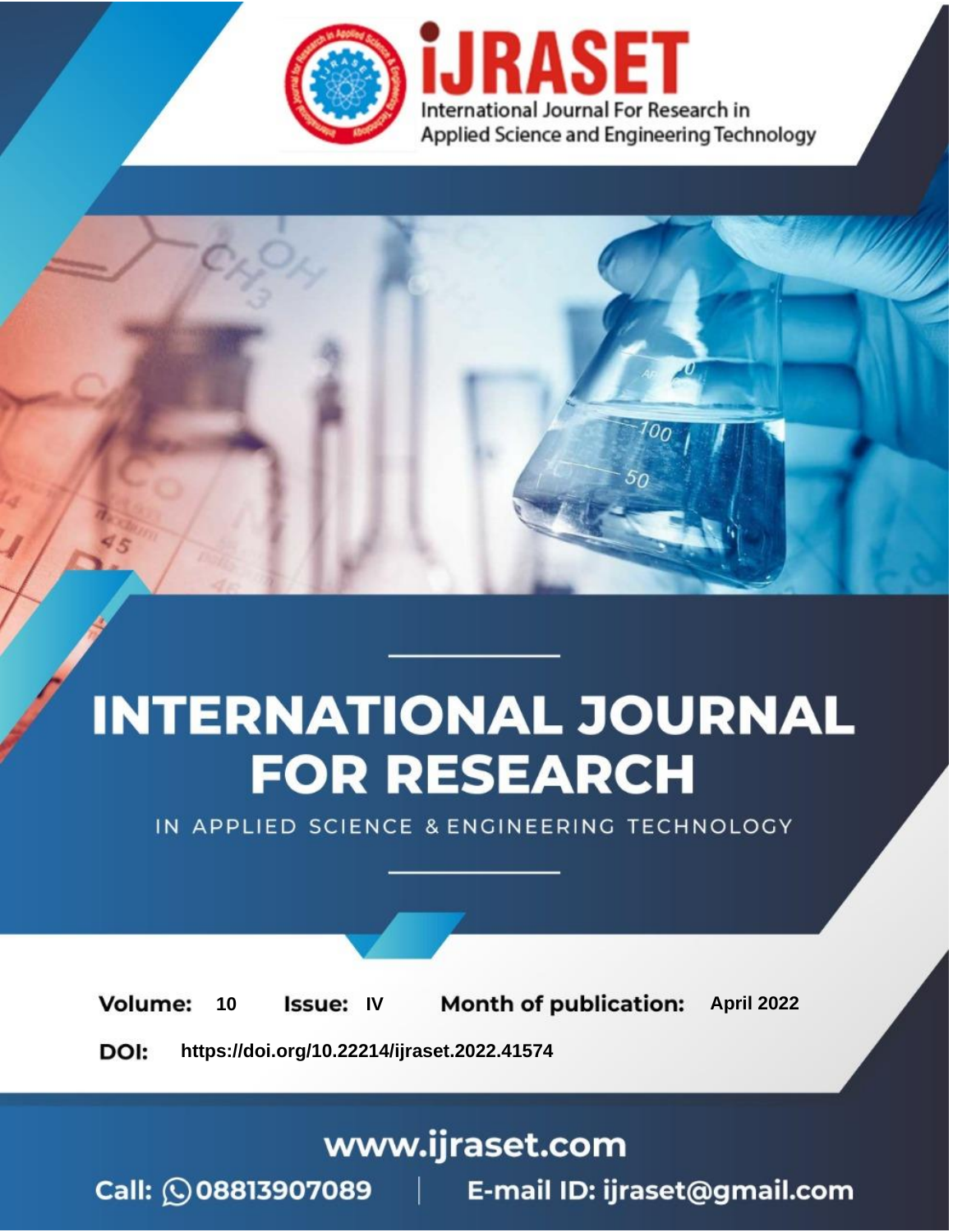

## **Further developments in the Unimed System (Unimedicine)**

Dr. Nitnem Singh Sodhi

*Consultant Neuro-Psychologist and Independent Researcher based in Lucknow, U.P., India.*

*Abstract: This research paper further expounds the Unimed System (Unimedicine) – demonstrating it as a system of alternative medicine deserving place in modern medical science, whose effectiveness has been proven by a number of existing evidences & present scientific understanding. This research paper also introduces & explains "Autonomic Nervous System (ANS) Stabilization" and "Brainwave Synchronization Therapy" as additional treatment options for healing chronic health problems. This research paper also outlines the Mental Health (Psychology & Psychiatry) within Unimedicine and Fetal (pre-natal) programming under Unimedicine.*

## **I. INTRODUCTION**

This research paper is in continuation to the following paper :

Dr. Nitnem Singh Sodhi, Dr. Pragati Mishra. "The Unimed System (Unimedicine): A Novel System of Modern Medical Science", Volume 9, Issue XII, International Journal for Research in Applied Science and Engineering Technology (IJRASET) Page No: 204- 207, ISSN : 2321-9653, www.ijraset.com (hereafter referred to as the previous research paper)

## **II. HOMEOSTASIS**

The Unimed System (Unimedicine), like all other systems of medicine, aims to achieve Homeostasis. Homeostasis can be considered synonymous with 'health' or the normal state of biological functioning of body – and therefore "disease" or "disorder" can be explained as any deviation from Homeostasis – and the natural indicator of such deviation is what we know as inflammation – inflammation is the body's natural healing mechanism. It was explained in the previous research paper that all types of medical/health problems (disorders/diseases) are manifested through one single biological mechanism, namely of 'inflammation'. In this present paper I want to explain further that this inflammation which we are referring to can also be interpreted/considered as a signaling system or a biomarker that body uses to highlight the deviations from homeostasis, for the purpose of automatically restoring homeostasis (self-healing), for which the body is programmed/evolved. Having clarified this, I hereby explain how the different elements as defined in the previous research paper can deviate from homeostasis, or how the deviation from homeostasis manifests as inflammation :

- *1)* All the constituents of/within the body (human body as well the bodies of all life forms on earth) can be categorized into the various elements as explained in the previous research paper.
- *2)* All these constituents have a "normal function" referring to their optimal & expected state of functioning within any particular set of environmental condition.
- *3*) When all constituents of/within the body are functioning normally/optimally according to the body's environment, it is the state of Homeostasis/health for that body.
- *4)* Any deviation from Homeostasis occurs only when one or more of the constituents of the body is either Hyper-functional (functioning excessively than required) or Hypo-functional (functioning lesser than required)
- *5)* Inflammation is therefore either one of these states either of Hyper-functionality or Hypo-Functionality, of one or more constituent(s) of body

## **III. TREATMENTS**

## *A. Phytochemicals*

In the Unimed System (Unimedicine), treatment consists of healing inflammation to achieve homeostasis/health. In the previous research paper, the primary mode of treatment was elaborated of using phytochemicals. In nature, we have ample of phytochemicals which heals inflammation, some generally throughout the body, and some have specific anti-inflammatory actions on particular elements or elemental complexes. "Anti-inflammatory" effect refers to the effect of normalizing or stabilizing any constituent(s) of body or its elements, bringing them to normal/optimal function from Hyper-functionality or Hypo-functionality.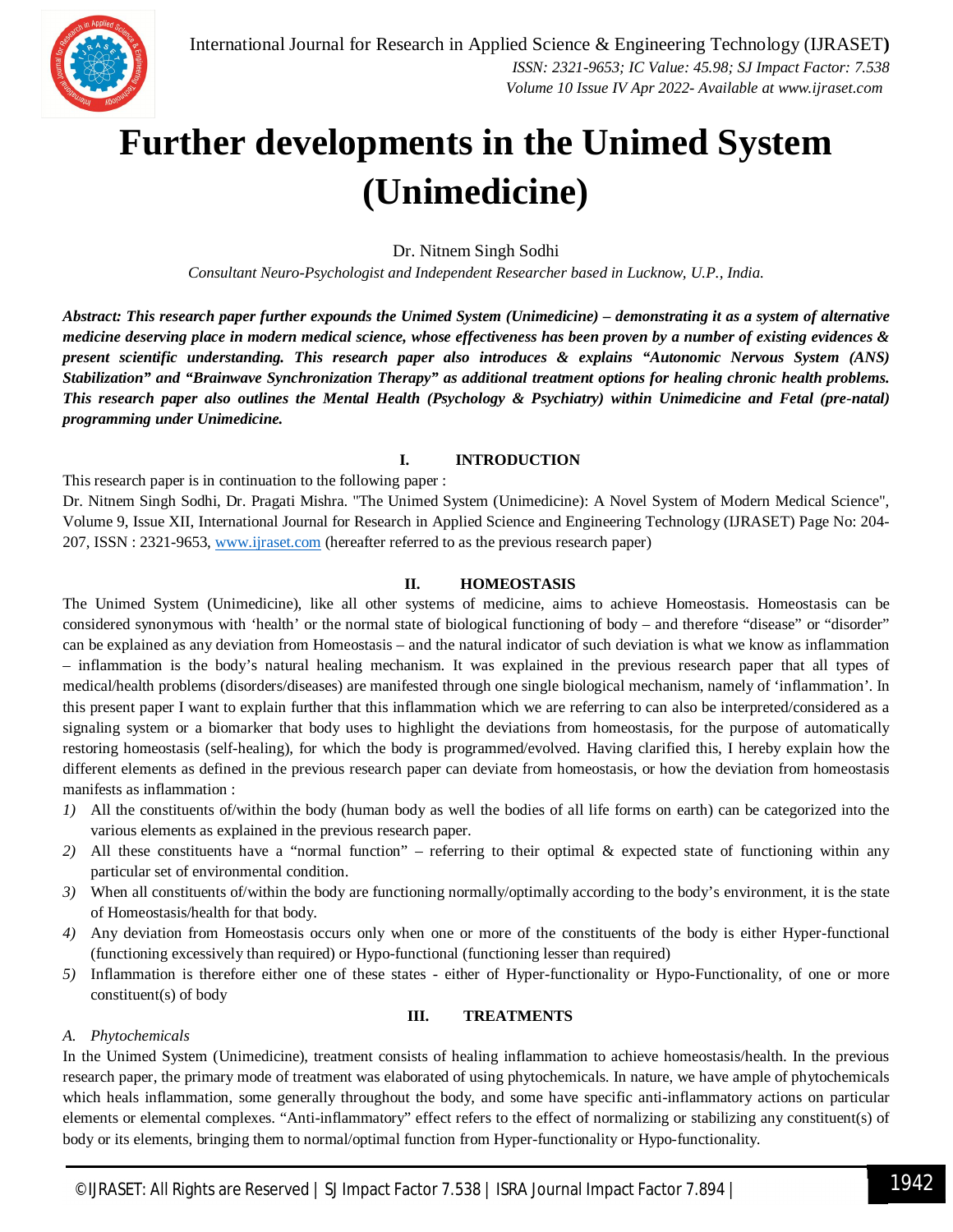

International Journal for Research in Applied Science & Engineering Technology (IJRASET**)**

 *ISSN: 2321-9653; IC Value: 45.98; SJ Impact Factor: 7.538 Volume 10 Issue IV Apr 2022- Available at www.ijraset.com*

We take up the example of the plant 'Bacopa Monnieri' – mentioned in the Sample Materia Medica in previous research paper. Bacopa Monnieri consists of phytochemicals which not only have a mild anti-inflammatory effect throughout the body, but also has a very potent anti-inflammatory effect specifically on the nervous system, i.e. the Ether Element, throughout the body. This makes Bacopa Monneiri the primary treatment of choice for all disorders related to nervous system including psychological disorders. Another example can be taken of the plant 'Terminalia Arjuna', also mentioned in the Sample Materia Medica in previous research paper. Terminalia Arjuna consists of phytochemicals which not only have a mild anti-inflammatory effect throughout the body, but also have a very potent anti-inflammatory effect specifically on the cardiovascular system, i.e. the Air Element, throughout the body. This makes Terminalia Arjuna the primary treatment of choice for all disorders related to the cardiovascular system. The last example to discuss here – 'Tinospora Cordifolia', also mentioned in the Sample Materia Medica in previous research paper. Tinospora Cordifolia consists of phytochemicals which have significant anti-inflammatory effect throughout the body, with mild additional anti-inflammatory effect specifically for the Fire Element – giving it the specific properties as mentioned in the Materia Medica in previous research paper, specifically towards the immune system.

Plants can be broadly categorized into three divisions under Unimedicine –

- *1)* Anti-inflammatory with stabilizing effect The plants which brings balance to both hyper-activity and hypo-activity in the constituent/body.
- *2)* Anti-inflammatory with stimulant effect plants which brings balance to both hyper-activity and hypo-activity in the constituent/body in initially or in small dosage, and brings stimulant effect, i.e. sympathetic activation of the Autonomic Nervous System with increasing dosages.
- *3)* Anti-inflammatory with relaxing effect plants which brings balance to both hyper-activity and hypo-activity in the constituent/body in initially or in small dosage, and brings relaxing effect, i.e. parasympathetic activation of the Autonomic Nervous System with increasing dosages.

The three examples discussed above in previous paragraph were the examples of the first category of plants - Anti-inflammatory with stabilizing effect.

The examples of the second category of plants, Anti-inflammatory with stimulant effect, are Tobacco(Nicotine), Coffee(Caffeine), Tea(tannins), etc.

The examples of the third category of plants, Anti-inflammatory with relaxing effect, are Valerian(valepotriates), Chamomile(Apigenin), Cannabis(Cannabinoids), etc.

These three divisions of plants are not absolute. A plant can also contain such combination of phytochemicals that it gives stimulant effects in low doses and relaxing effects in high doses, and vice versa. The practitioner has to apply his/her/etc. own intelligence. I will compile and publish the Materia Medica for reference as soon as possible from my end.

## *B. Autonomic Nervous System (ANS) Stabilization*

Having discussed about phytochemicals which are effective in all conditions - acute and chronic, I now expound here a novel treatment methodology to remove inflammation and achieve homeostasis, named "Autonomic Nervous System (ANS) Stabilization", hereafter referred to as 'ANS Stabilization', which is particularly useful in chronic conditions.

To understand how ANS Stabilization works, we need to revise the function of the ANS (Autonomous Nervous System) in medical context. The body is naturally programmed to heal inflammation and achieve homeostasis, and the body does that through the ANS. The ANS is generally known to be sub-divided into two overlapping nervous systems : Sympathetic nervous system and Parasympathetic nervous system, which are also called as the Sympathetic response of ANS and Parasympathetic response of ANS. Whenever the Sympathetic nervous system is stimulated, all the constituents of body are driven towards Hyper-functionality, and whenever the Parasympathetic nervous system is stimulated, all the constituents of body are driven towards Hypo-functionality. It is through the balanced stimulation of Sympathetic and Parasympathetic systems that the ANS maintains homeostasis in body and heals inflammation naturally. The HPA (Hypothalamus-Pituitary-Adrenal) Axis as well as Sympathetic-Adrenal-Medullary (SAM) Axis can also be considered as a part of, or depended on, the ANS, as the Central Nervous System (CNS) works mutually with ANS to trigger release of endocrine hormones and neurotransmitters, some of which are potent natural anti-inflammatories. If the state of ANS is Sympathetic (Hyper-functional), the CNS also functions Hyper-actively and releases endocrine hormones & neurotransmitters accordingly, and if the state of ANS is Parasympathetic (Hypo-functional), The CNS also functions Hypo-actively and releases endocrine hormones & neurotransmitters accordingly.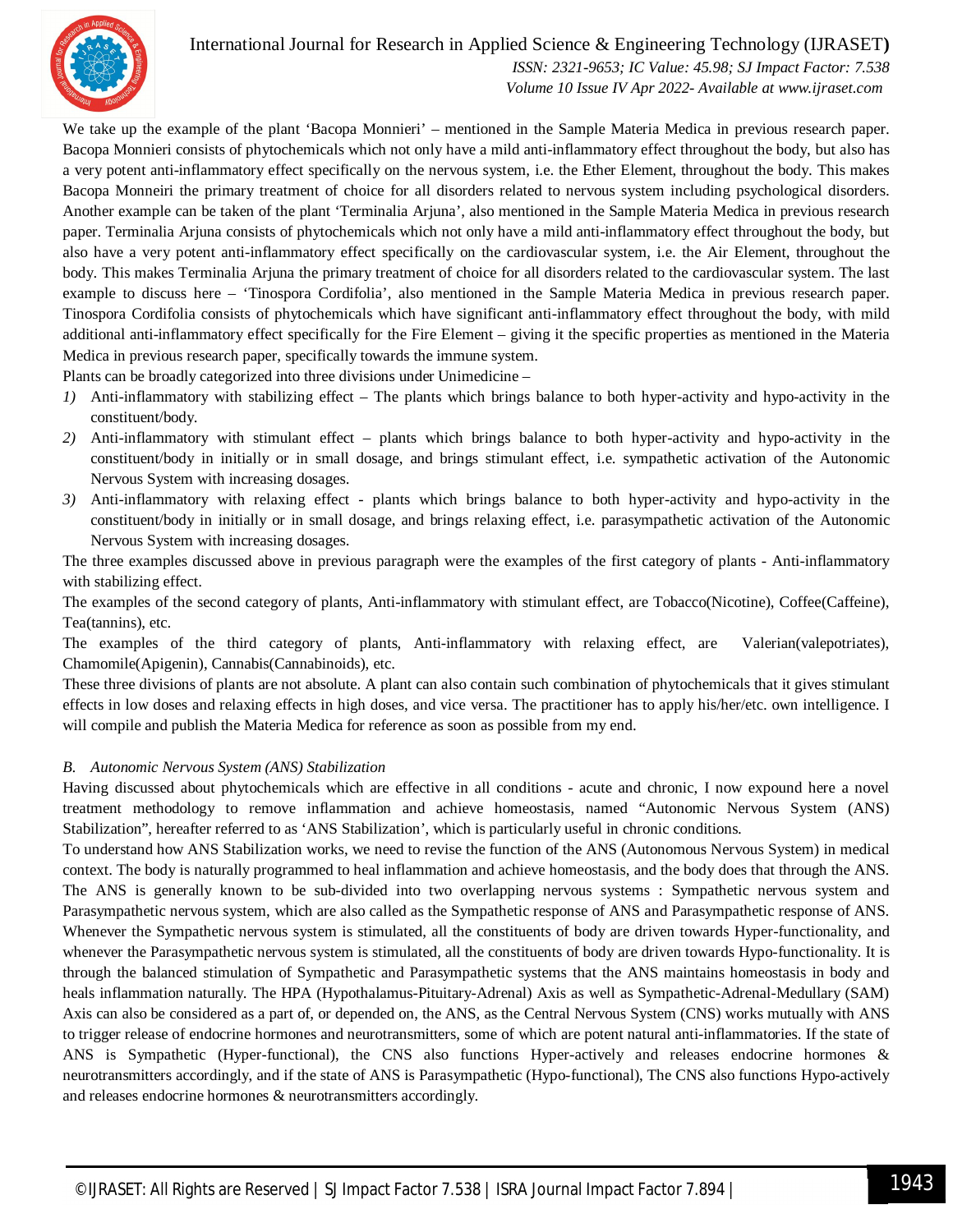

## International Journal for Research in Applied Science & Engineering Technology (IJRASET**)**

 *ISSN: 2321-9653; IC Value: 45.98; SJ Impact Factor: 7.538 Volume 10 Issue IV Apr 2022- Available at www.ijraset.com*

Having understood these basics, now for the purpose of treatment of chronic conditions, the methodology of ANS Stabilization is as follows :

- *1)* Identify whether the chronic inflammation is due to Hyper-functionality or Hypo-functionality.
- *2)* Identify the elements and area which are affected by inflammation.
- *3)* If the inflammation is due to Hyper-functionality, Parasympathetic Nervous System should be stimulated.
- *4)* If the inflammation is due to Hypo-functionality, Sympathetic Nervous System should be stimulated.
- *5)* If cases where inflammation is limited to a particular body area only: the sensation of Heat (Thermotherapy) will trigger Parasympathetic response and the sensation of Cold (Cryotherapy) will trigger Sympathetic Response.
- *6)* If the inflammation is spread throughout the body, not localized to any particular area: overall ANS should be stimulated, Sympathetic or Parasympathetic as the case requires, using either Brainwave/Neural Synchronization or Neuro-Psychological tools such as Psychotherapy or Hypnotherapy, which are significantly able to trigger Sympathetic and Parasympathetic responses in reaction to emotions perceived by brain.

On the Neuro-Psychological front, we have to understand the neuro-psychological dimension of the ANS. The neuro-psychological function of ANS for which it exists/evolved is to control the internal functioning state of body directly on the basis of perception of surrounding environment by the central nervous system. This is a beautiful functioning which we have to understand - the Central Nervous System perceives the environment, and then using the Autonomic Nervous System, brings internal changes according to its perceived environment, based on its social conditioning. The Central Nervous System includes our thoughts, memories, and perspective of looking at life – our interpretation of reality. The meanings and names we assign to this meaningless existence for the purpose of survival & reproduction, what may be called as intelligence, is co-dependent on the Central Nervous System. Any life form, any animal, without the Central Nervous System, can never be intelligent. Their intelligence is directly proportional to the complexity of their nervous system. The Unibrain Theory and The Unimind Metamodel clearly define the blueprint of mind & brain, confirming that intelligence is only a by-product of the Central Nervous System, especially the brain. Coming to the point of treatment, if we make the patient realize/feel that he/she/etc. is safe, like in the relaxing feeling of being safe at home, the parasympathetic response of ANS activates and everything in body starts relaxing and slowing down, towards Hypo-functioning as described earlier. On the other hand, if we can make the patient realize/feel that he/she/etc. is in danger or in a hostile environment, like in the feeling of stressful fear of any uncertainty, the sympathetic response of the ANS activates and everything starts to pump up and increase, from heartbeat rate to breathing rate to blood pressure to tremors, towards Hyper-functioning as described earlier. In other words, the more comfortable the patient is, more of parasympathetic response happens, and the more stressed the patient is, more of sympathetic response happens.

Lifestyle changes are therefore very effective to bring about more positive interpretation of reality by creating a routine (comfort zone) & reducing uncertainty, thus increasing parasympathetic response to induce natural relaxation. Lifestyle changes are also clinically observed to be very effective for all chronic diseases prevalent today – diabetes, hypertension, thyroid, pcod, depression, etc. which are all commonly caused by chronic stress/sympathetic response of ANS. They are so effective that nowadays it is labelled as a separate sub-field in medicine known as "Lifestyle Medicine".

The COGNISHEILD technique can also be used to mildly/slowly stabilize the ANS as it normalizes the activity in the Central Nervous System, in turn normalizing the Autonomic Nervous System, leading to Homeostasis.

## *C. Brainwave Synchronization Therapy*

Brainwave Synchronization, also known as Neural Entrainment, uses the brain's natural frequency-following-response to rapidly train the brain to operate/function at any desired specific brainwave frequency. There are many methods for brainwave synchronization, namely, isochronic tones, binaural beats etc. The machine/test used for reading brainwaves is known as EEG (Electroencephalography). Follow one basic rule – slower brainwaves are connected with parasympathetic response in the ANS, and faster brainwaves are connected with sympathetic response in the ANS. In more technical terms:

- *1*) Delta Brainwaves (0.5 hz to 3 hz) will activate parasympathetic response highly, usually sleep.
- *2)* Theta Brainwaves (4 hz to 7 hz) will activate parasympathetic response moderately
- *3)* Alpha Brainwaves (7 hz to 12 hz) will bring a state of homeostasis with mild parasympathetic state.
- *4)* Low Beta Brainwaves (13 hz to 19 hz) will bring state of homeostasis with mild sympathetic state.
- *5)* High Beta Brainwaves (20 hz to 32 hz) will bring state of homeostasis with moderate sympathetic state.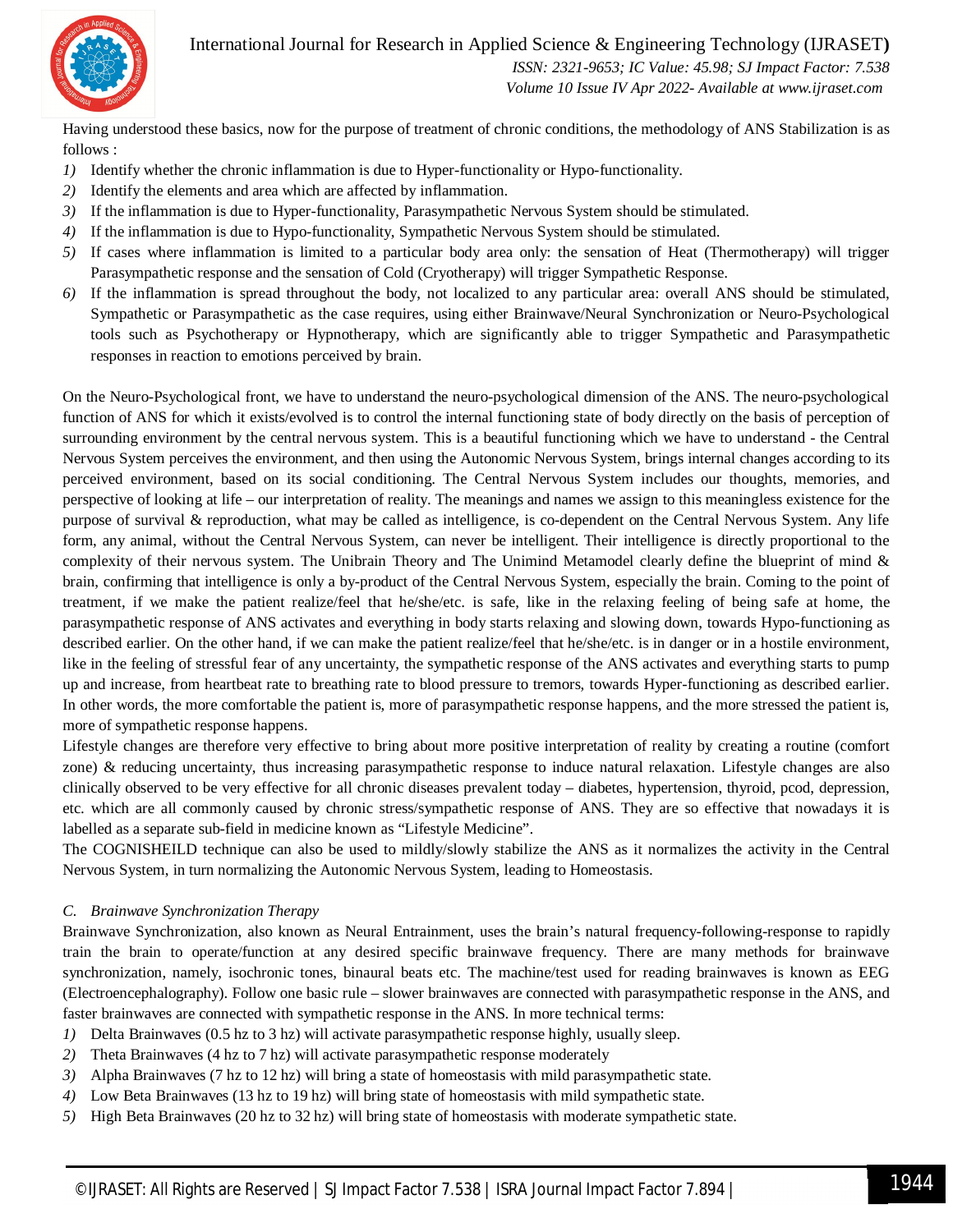

International Journal for Research in Applied Science & Engineering Technology (IJRASET**)**  *ISSN: 2321-9653; IC Value: 45.98; SJ Impact Factor: 7.538 Volume 10 Issue IV Apr 2022- Available at www.ijraset.com*

*6)* Gamma Brainwaves (>33 hz) will bring state of homeostasis with a sympathetic state where psychological hyper-functionality (of the Central Nervous System) is more than the physical hyper-functional effects manifesting via Autonomous Nervous System. Psychological alertness is usually observed. With due time, the Autonomous Nervous System adjusts to achieve homeostasis, and only the sympathetic effects on Central Nervous System (mind) remains prominent.

Thus, ANS Stabilization can also be achieved as desired using Brainwave Synchronization Therapy.

## **IV. MENTAL HEALTH (PSYCHIATRY & PSYCHOLOGY)**

Under the Unimed System (Unimedicine), all types of psychological & psychiatric disorders cannot be treated only by using phytochemicals – psychotherapy is also needed. The practitioner should first understand the complete framework of mind/psychology from the Unimind Metamodel and the complete neurological architecture of brain from the Unibrain Theory, and then the methodologies of the Unimind Therapy should be applied as psychotherapy. I also recommend teaching COGNISHEILD Technique to patient as a general panacea. The Neuro-Psychology of Learning should also be studied for effective psychotherapy (research paper mentioned in Reference no. 5)

## **V. FETAL (PRE-NATAL) PROGRAMMING**

Within the Unimed System (Unimedicine) – Fetal programming is encouraged to reduce the possibility of fetus having inherited diseases. Using the framework/methodology of fetal programming given by me & Dr. Pragati in above mentioned research paper in which we explained the Neuro-Psychology of Learning, we can program a fetus (child in womb) to have more of sympathetic or parasympathetic response of ANS as desired, with effects lasting throughout the lifetime of that child. A lot of moral & ethical considerations are to be contemplated before performing fetal programming, but for the purpose of medical science we hereby affirm the possibility to program the Central Nervous System of a fetus to program it for a default response – Sympathetic and Parasympathetic as may be. An example of practical implementation of fetal programming would be to program a fetus for parasympathetic response in case where there is a high possibility of having an inherited disease that results from sympathetic hyper-activity, such as hypertension, hyperthyroidism, etc.

Again here, the practitioner has to apply his/her/etc. own intelligence.

#### **REFERENCES**

- [1] Dr. Nitnem Singh Sodhi, Dr. Pragati Mishra. "The Unimed System (Unimedicine): A Novel System of Modern Medical Science", Volume 9, Issue XII, International Journal for Research in Applied Science and Engineering Technology (IJRASET) Page No: 204-207, ISSN : 2321-9653, www.ijraset.com
- [2] Nitnem Singh Sodhi. "The Unimind Metamodel & Therapy An Unified Functional Framework of Mind that Explains all its Faculties and provides a Novel Treatment Methodology for Mental Disorders", Volume 8, Issue IV, International Journal for Research in Applied Science and Engineering Technology (IJRASET) Page No: 399-405, ISSN : 2321-9653, www.ijraset.com
- [3] Nitnem Singh Sodhi. "The Unibrain Theory An Unified Functional Architecture of the Brain which Explains how the Brain Encodes, Stores & Processes Information, Explains Consciousness and the Function of Sleep and Dreams", Volume 8, Issue V, International Journal for Research in Applied Science and Engineering Technology (IJRASET) Page No: 1885-1888, ISSN : 2321-9653, www.ijraset.com
- [4] Dr. Nitnem Singh Sodhi."COGNISHIELD : A Simple Practical Technique for Instant Spontaneous Treatment of all Possible Psychological Disorders and to Drastically Enhance Cognition by Absolute Conscious Control of Mind", Volume 9, Issue VII, International Journal for Research in Applied Science and Engineering Technology (IJRASET) Page No: 1338-1339, ISSN : 2321-9653, www.ijraset.com
- [5] Pragati Mishra, Dr. Nitnem Singh Sodhi. "The Neuro-Psychology of Learning and Fetal Programming along with a panacea for all types of learning disorders", Volume 9, Issue XI, International Journal for Research in Applied Science and Engineering Technology (IJRASET) Page No: 953-956, ISSN : 2321-9653, www.ijraset.com